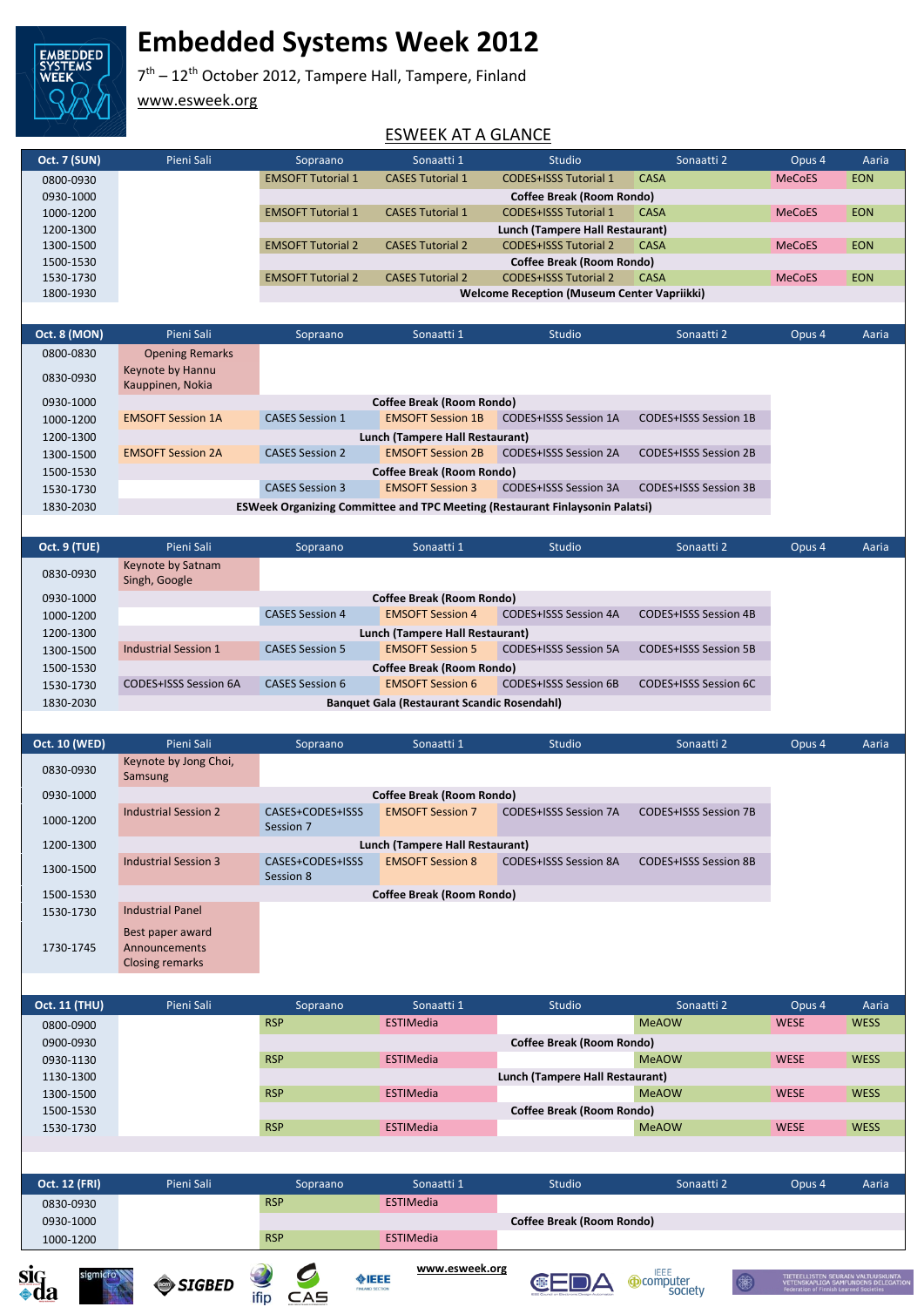# MONDAY 8<sup>th</sup> OCTOBER

| <b>CASES</b>                                                                                                                                                                                                                                                                                                                                                                                                                                                                                                                                                                                                                                                                                                       | <b>EMSOFT</b>                                                                                                                                                                                                                                                                                                                                                                                                                                                                                                                                                                                                                                                                                                                                                                                                                                                                                                                                                                                                                                                                                                                                                                               | <b>CODES+ISSS</b>                                                                                                                                                                                                                                                                                                                                                                                                                                                                                                                                                                                                                                                                                                                                                                                                                                                                                                                                                                                                                                                                                                                                                                                                                    |
|--------------------------------------------------------------------------------------------------------------------------------------------------------------------------------------------------------------------------------------------------------------------------------------------------------------------------------------------------------------------------------------------------------------------------------------------------------------------------------------------------------------------------------------------------------------------------------------------------------------------------------------------------------------------------------------------------------------------|---------------------------------------------------------------------------------------------------------------------------------------------------------------------------------------------------------------------------------------------------------------------------------------------------------------------------------------------------------------------------------------------------------------------------------------------------------------------------------------------------------------------------------------------------------------------------------------------------------------------------------------------------------------------------------------------------------------------------------------------------------------------------------------------------------------------------------------------------------------------------------------------------------------------------------------------------------------------------------------------------------------------------------------------------------------------------------------------------------------------------------------------------------------------------------------------|--------------------------------------------------------------------------------------------------------------------------------------------------------------------------------------------------------------------------------------------------------------------------------------------------------------------------------------------------------------------------------------------------------------------------------------------------------------------------------------------------------------------------------------------------------------------------------------------------------------------------------------------------------------------------------------------------------------------------------------------------------------------------------------------------------------------------------------------------------------------------------------------------------------------------------------------------------------------------------------------------------------------------------------------------------------------------------------------------------------------------------------------------------------------------------------------------------------------------------------|
|                                                                                                                                                                                                                                                                                                                                                                                                                                                                                                                                                                                                                                                                                                                    | Opening remarks                                                                                                                                                                                                                                                                                                                                                                                                                                                                                                                                                                                                                                                                                                                                                                                                                                                                                                                                                                                                                                                                                                                                                                             |                                                                                                                                                                                                                                                                                                                                                                                                                                                                                                                                                                                                                                                                                                                                                                                                                                                                                                                                                                                                                                                                                                                                                                                                                                      |
|                                                                                                                                                                                                                                                                                                                                                                                                                                                                                                                                                                                                                                                                                                                    | Keynote speech by Hannu Kauppinen, Nokia: Wireless Innovations for Smartphones                                                                                                                                                                                                                                                                                                                                                                                                                                                                                                                                                                                                                                                                                                                                                                                                                                                                                                                                                                                                                                                                                                              |                                                                                                                                                                                                                                                                                                                                                                                                                                                                                                                                                                                                                                                                                                                                                                                                                                                                                                                                                                                                                                                                                                                                                                                                                                      |
| <b>Session 1: Security in Memory</b><br>Session chair: Heiko Falk<br>1.1 Side Channel Attacks and the Non Volatile<br>Memory of the Future Zoya Dyka, Christian<br>Walcyk, Christian Wenger and Peter<br>Langendoerfer<br>1.2 Static Secure Page Allocation for Light-Weight<br><b>Dynamic Information Flow Tracking Juan Carlos</b><br>Martinez Santos, Yunsi Fei and Zhijie Jerry Shi<br>$\star$ 1.3 A Cost-Effective Tag Design for Memory<br>Data Authentication in Embedded Systems Mei<br>Hong, Hui Guo and X. Sharon Hu                                                                                                                                                                                     | Session 1A: Testing and Characterization of Embedded<br>Software<br>1A.1 Debugging Embedded Multimedia Application<br><b>Traces Through Periodic Pattern Mining Patricia Lopez</b><br>Cueva, Aurelie Bertaux, Alexandre Termier, Jean<br><b>Francois Mehaut and Miguel Santana</b><br>1A.2 Smart Layers and Dumb Result: IO<br><b>Characterization of an Android-Based Smartphone</b><br>Kisung Lee and Youjip Won<br>1A.3 Xemu: An Efficient Qemu Based Binary Mutation<br>Testing Framework for Embedded Software Markus<br>Becker, Daniel Baldin, Christoph Kuznik, Mabel Mary<br>Joy, Tao Xie and Wolfgang Mueller<br><b>Session 1B: Theoretical Aspects of Embedded Systems</b><br>1B.1 Finite Automata with Time-Delay Blocks<br>Krishnendu Chatterjee, Thomas Henzinger and Vinayak<br>Prabhu<br>$\star$ 1B.2 Synthesis from Incompatible Specifications<br>Pavol Cerny, Sivakanth Gopi, Thomas A. Henzinger,<br>Arjun Radhakrishna and Nishant Totla<br>1B.3 Timed Model Checking with Abstractions:<br><b>Towards Worst-Case Response Time Analysis in</b><br><b>Resource-Sharing Manycore Systems Georgia</b><br>Giannopoulou, Kai Lampka, Nikolay Stoimenov and<br>Lothar Thiele | <b>Session 1A: Software Solutions for Handling Physical Effects</b><br>in Embedded Platforms<br>Session chair: Karam S. Chatha<br>★ 1A.1 A Real-Time, Energy-Efficient System Software Suite<br>for Heterogeneous Multicore Platforms Shih-Hao Hung, Chi-<br>Sheng Shih, Tei-Wei Kuo, Chia-Heng Tu and Che-Wei Chang<br>1A.2 Lifetime Improvement through Runtime Wear-based<br>Task Mapping Adam Hartman and Donald Thomas<br>1A.3 ViPZonE: OS-Level Memory Variability-Driven Physical<br><b>Address Zoning for Energy Savings</b> Luis Bathen, Mark<br>Gottscho, Nikil Dutt, Puneet Gupta and Alex Nicolau<br><b>Session 1B: Robust Embedded Architecture</b><br>Session chair: José L. Ayala<br>1B.1 Dynamic Transient Fault Detection and Recovery for<br><b>Embedded Processor Datapaths</b> Garo Bournoutian and Alex<br>Orailoglu<br>1B.2 SPI-SNOOPER: A Hardware-Software Approach for<br><b>Transparent Network Monitoring in Wireless Embedded</b><br><b>Systems</b> Mohammad Hossain, Woo Suk Lee and Vijay<br>Raghunathan<br>1B.3 A Novel NoC-based Design for Fault-tolerance of Last-<br>level Caches in CMPs Abbas BanaiyanMofrad, Gustavo Girão<br>and Nikil Dutt                                                   |
| <b>Session 2: Static and Dynamic Compilation</b><br><b>Techniques</b><br>Session chair: Aviral Shrivastava<br>2.1 From Sequential Programming to Flexible<br>Parallel Execution Arun Raman, David I. August<br>and Jae W. Lee<br>2.2 A Hybrid Just-In-Time Compiler for Android<br>Guillermo A. Perez, Yeh-Ching Chung, Chung-Min<br>Kao and Wei-Chung Hsu<br>2.3 LLBT: An LLVM-based Static Binary Translator<br>Bor-Yeh Shen, Jiunn-Yeu Chen, Wei-Chung Hsu and<br>Wuu Yang                                                                                                                                                                                                                                      | <b>Session 2A: Operating Systems</b><br>2A.1 Server-Based Scheduling of Parallel Real-Time<br>Tasks Luis Noqueira and Luis Miquel Pinho<br>2A.2 Operating System Support for Redundant<br>Multithreading Björn Döbel, Hermann Härtig and<br>Michael Engel<br>2A.3 Flattening Hierarchical Scheduling Adam<br>Lackorzynski, Alexander Warg, Marcus Völp and<br>Hermann Härtig<br><b>Session 2B: Control Theory</b><br>2B.1 Trigger Memoization in Self-Triggered Control<br>Indranil Saha and Rupak Majumdar<br>2B.2 Feedback Thermal Control of Real-Time Systems<br>on Multicore Processors Yong Fu, Chenyang Lu,<br>Nicholas Kottenstette and Xenofon Koutsoukos<br>$\star$ 2B.3 Synthesis of Minimal Error Control Software<br>Rupak Majumdar, Indranil Saha and Majid Zamani                                                                                                                                                                                                                                                                                                                                                                                                            | Session 2A: Managing Parallelism in Multi-core Systems<br>Session chair: Rolf Ernst<br>2A.1 Automatic Extraction of Multi-Objective Aware<br>Pipeline Parallelism Using Genetic Algorithms Daniel Cordes,<br>Michael Engel, Peter Marwedel and Olaf Neugebauer<br>2A.2 Managing Latency in Embedded Streaming<br>Applications under Hard-Real-Time Scheduling Mohamed<br>Bamakhrama and Todor Stefanov<br>2A.3 Dynamic Scheduling of Stream Programs on Embedded<br>Multi-core Processors Haeseung Lee, Weijia Che and Karam<br>Chatha<br>Session 2B: NOC and Memory Performance Analysis and<br><b>Mapping</b><br>Session chair: Jari Nurmi<br>★ 2B.1 A Distributed Interleaving Scheme for Efficient<br><b>Access to WideIO DRAM Memory</b> Ciprian Seiculescu, Luca<br>Benini and Giovanni De Micheli<br>2B.2 Minimizing Power Supply Noise Through Harmonic<br>Mappings in Networks-on-Chip Nizar Dahir, Terrence Mak,<br>Fei Xia and Alex Yakovlev<br>2B.3 Worst-case Performance Analysis of 2-D Mesh NoCs<br>using Multi-path Minimal Routing Gaoming Du, Cungiang<br>Zhang, Zhonghai Lu, Alberto Saggio and Minglun Gao                                                                                                      |
| <b>Session 3: Optimizing Heterogeneous Multicore</b><br><b>Systems</b><br>Session chair: Brett Meyer<br>* 3.1 Power Agnostic Technique for Efficient<br><b>Temperature Estimation of Multicore Embedded</b><br><b>Systems</b> Devendra Rai, Hoeseok Yang, Iuliana<br><b>Bacivarov and Lothar Thiele</b><br>3.2 Scenario-Based Design Flow for Mapping<br><b>Streaming Applications onto On-Chip Many-Core</b><br><b>Systems</b> Lars Schor, Iuliana Bacivarov, Devendra<br>Rai, Hoeseok Yang, Shin-haeng Kang and Lothar<br><b>Thiele</b><br>3.3 RACECAR: A Heuristic for Automatic Function<br>Specialization on Multi-core Heterogeneous<br><b>Systems</b> John Wernsing, Greg Stitt and Jeremy<br><b>Fowers</b> | <b>Session 3: Hardware Support</b><br>3.1 Hardware Data Structures for Hard Real-Time<br><b>Systems</b> Gedare Bloom, Gabriel Parmer, Bhagirath<br>Narahari and Rahul Simha<br>3.2 A Low-Overhead Dedicated Execution Support For<br><b>Stream Applications On Shared-Memory CMP Paul</b><br>Dubrulle, Stéphane Louise, Renaud Sirdey and Vincent<br>David<br>3.3 Partitioned Scheduling for Real-Time Tasks on<br><b>Multiprocessor Embedded Systems with</b><br>Programmable Shared SRAMS Che-Wei Chang, Jian-Jia<br>Chen, Waqaas Munawar, Tei-Wei Kuo and Heiko Falk                                                                                                                                                                                                                                                                                                                                                                                                                                                                                                                                                                                                                     | <b>Session 3A: Efficient Simulation Techniques</b><br>Session chair: Mingsong Chen<br>3A.1 HyCoS: Hybrid Compiled Simulation of Embedded<br>Software with Target Dependent Code Zhonglei Wang and<br>Joerg Henkel<br>3A.2 Fast simulation of systems embedding VLIW<br>processors Luc Michel, Nicolas Fournel and Frédéric Pétrot<br>3A.3 DIMSim: A Rapid Two-level Cache Simulation<br>Approach for Deadline-based MPSoCs Mohammad Shihabul<br>Haque, Roshan Ragel, Angelo Ambrose, Swarnalatha<br>Radhakrishnan and Sri Parameswaran<br>Session 3B: Routing Algorithms and NoC Architectures for<br><b>Next-Generation 2D/3D SoCs</b><br>Session chair: Zhonghai Lu<br>3B.1 The Roce-Bush Router: A Case for Routing-centric<br>Dimensional Decomposition for Low-latency 3D NoC<br><b>Routers</b> Miguel Salas and Sudeep Pasricha<br>3B.2 Non-Intrusive Trace & Debug NoC Architecture with<br>Accurate Timestamping for GALS SoCs Vladimir Todorov,<br>Alberto Ghiribaldi, Helmut Reinig, Davide Bertozzi and Ulf<br>Schlichtmann<br>* 3B.3 An Efficient Adaptive Routing Algorithm on a Highly<br>Reconfigurable Network-on-Chip Architecture Zhiliang Qian,<br>Paul Bogdan, Chi-Ying Tsui, Radu Marculescu and Guopeng<br>Wei |

## TUESDAY 9<sup>th</sup> OCTOBER









**www.esweek.org**





TIETEELLISTEN SEURAIN VALTUUSKUNTA<br>VETENSKAPLIGA SAMFUNDENS DELEGATIOI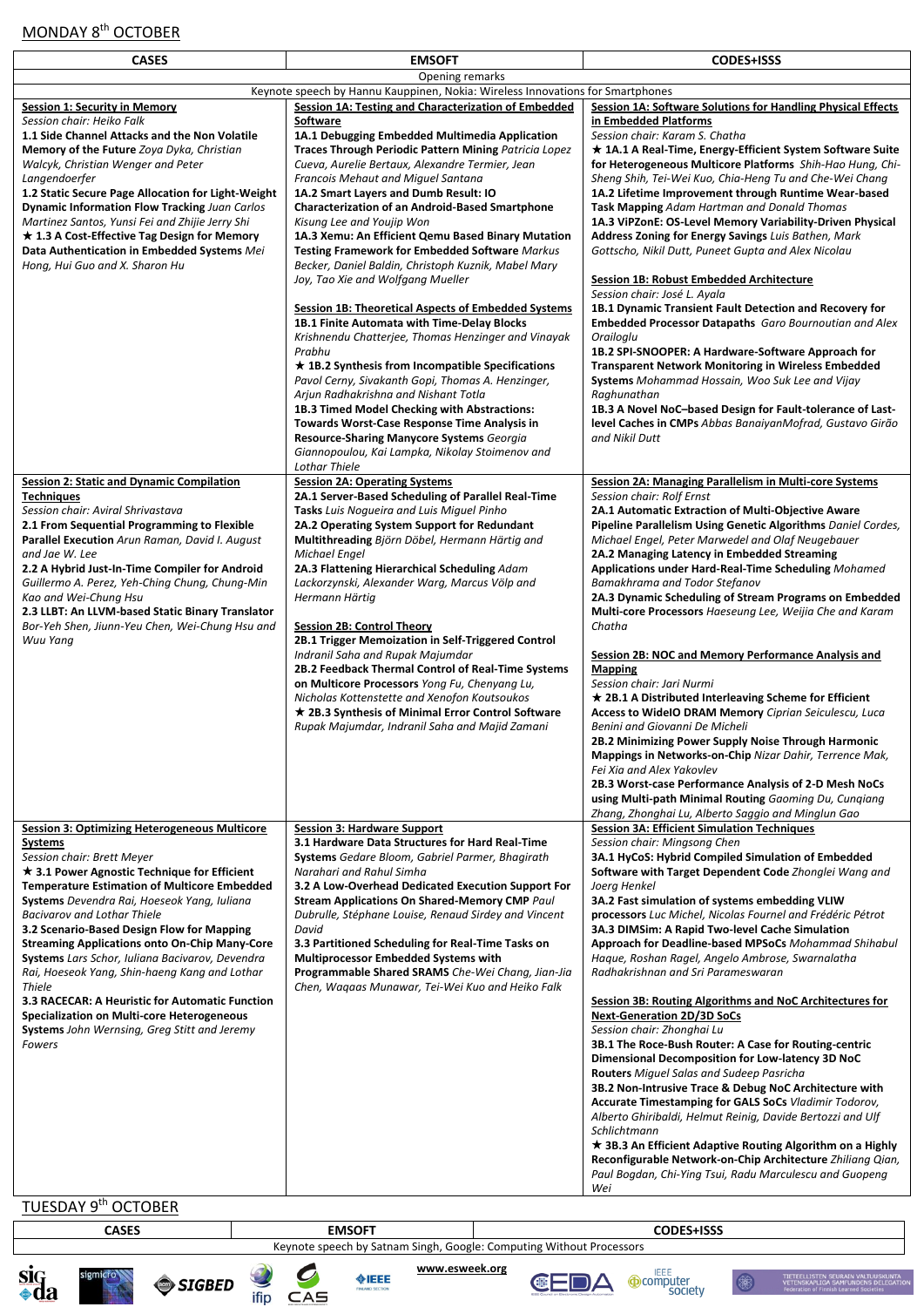| <b>Session 4: Frontline Challenges in</b>                                                   | Session 4: Invited Session - Code-Level                                        | Session 4A: Advanced Simulation Techniques for Simulation-Based Validation                                                                                        |
|---------------------------------------------------------------------------------------------|--------------------------------------------------------------------------------|-------------------------------------------------------------------------------------------------------------------------------------------------------------------|
| <b>Versatile Computing</b>                                                                  | <b>Timing Analysis</b>                                                         | Session chair: Frederic Petrot                                                                                                                                    |
| Session chair: Muhammad Shafique                                                            | 4.1 Timing Analysis for                                                        | * 4A.1 Dynamic Property Mining for Embedded Software Marco Bonato,                                                                                                |
| 4.1 Sibling Rivalry: Online Autotuning                                                      | <b>Multicore/Manycore Architectures Kevin</b>                                  | Giuseppe Di Guglielmo, Masahiro Fujita, Franco Fummi and Graziano Pravadelli                                                                                      |
| <b>Through Local Competitions Jason</b>                                                     | Hammond                                                                        | 4A.2 Efficient Self-Learning Techniques for SAT-Based Test Generation Ang Li                                                                                      |
| Ansel, Maciej Pacula, Yee Lok Wong, Cy                                                      | 4.2 Reconciling Compilation and Timing                                         | and Mingsong Chen                                                                                                                                                 |
| Chan, Marek Olszewski, Una-May<br>O'Reilly and Saman Amarasinghe                            | <b>Analysis Heiko Falk</b>                                                     | 4A.3 Using Static Analysis for Coverage Extraction from Emulation/Prototyping<br>Platforms Viraj Athavale, Sam Hertz, Darshan Jetly, Vijay Ganesan, Jim Krysl and |
| 4.2 Function Inlining and Loop                                                              | 4.3 Early-Stage and Portable Timing<br><b>Analysis Stefan M. Petters</b>       | Shobha Vasudevan                                                                                                                                                  |
| <b>Unrolling for Loop Acceleration in</b>                                                   | 4.4 Analysis of Mixed-Critical Embedded                                        |                                                                                                                                                                   |
| Reconfigurable Processors Narasinga                                                         | Systems with Multiple Objectives Kim G.                                        | Session 4B: Emulation of Physical Systems and Design of Wireless Sensor                                                                                           |
| Rao Miniskar, Pankaj Shailendra Gode                                                        | Larsen                                                                         | <b>Networks</b>                                                                                                                                                   |
| and Soma Kohli                                                                              | 4.5 TACLe - An EU COST Action on Timing                                        | <b>Session chair: Petru Eles</b>                                                                                                                                  |
| 4.3 A Low-Overhead Interconnect                                                             | Analysis on Code-Level Björn Lisper                                            | 4B.1 Synthesis of custom networks of heterogeneous processing elements for                                                                                        |
| <b>Architecture for Virtual Reconfigurable</b><br><b>Fabrics</b> Aaron Landy and Greg Stitt |                                                                                | complex physical system emulation Chen Huang, Bailey Miller, Frank Vahid and<br><b>Tony Givargis</b>                                                              |
|                                                                                             |                                                                                | 4B.2 Knowledge-Based Design Space Exploration of Wireless Sensor Networks                                                                                         |
|                                                                                             |                                                                                | Paolo Roberto Grassi, Ivan Beretta, Vincenzo Rana, Donatella Sciuto and David                                                                                     |
|                                                                                             |                                                                                | Atienza                                                                                                                                                           |
|                                                                                             |                                                                                | 4B.3 Spatially- and Temporally-Adaptive Communication Protocols for Zero-                                                                                         |
|                                                                                             |                                                                                | <b>Maintenance Sensor Networks Relying on Opportunistic Energy Scavenging</b>                                                                                     |
|                                                                                             |                                                                                | Xuejing He, Robert Dick and Russ Joseph                                                                                                                           |
| <b>Session 5: Static and Dynamic Energy</b><br>Management                                   | <b>Session 5: Timing Analysis</b><br>5.1 Estimation of Probabilistic Bounds on | Session 5A: Advances in Power/thermal optimization<br>Session chair: Tohru Ishihara                                                                               |
| Session chair: Henri-Pierre Charles                                                         | <b>Phase CPI and Relevance in WCET Analysis</b>                                | ★ 5A.1 Performance Enhancement under Power Constraints using                                                                                                      |
| 5.1 Energy Efficient Hybrid Display and                                                     | Archana Ravindar and Srikant Y. N.                                             | Heterogeneous CMOS-TFET Multicores Emre Kultursay, Karthik Swaminathan,                                                                                           |
| <b>Predictive Models for Embedded and</b>                                                   | 5.2 Assessing the Suitability of the NGMP                                      | Vinay Saripalli, Vijaykrishnan Narayanan, Mahmut Kandemir and Suman Datta                                                                                         |
| Mobile Systems Yuanfeng Wen, Ziyi                                                           | <b>Multi-Core Processor in the Space Domain</b>                                | 5A.2 COOL: Control-based Optimization Of Load-balancing for Thermal Behavior                                                                                      |
| Liu, Weidong Shi, Yifei Jiang, Albert                                                       | Mikel Fernandez, Roberto Gioiosa, Eduardo                                      | Thomas Ebi, Hussam Amrouch and Jörg Henkel                                                                                                                        |
| Cheng and Khoa Le                                                                           | Quiñones, Luca Fossati, Marco Zulianello                                       | 5A.3 Adaptive Online Heuristic Performance Estimation and Power Optimization                                                                                      |
| $\star$ 5.2 Energy Efficient Special<br><b>Instruction Support in an Embedded</b>           | and Francisco J. Cazorla<br>5.3 Compositional Temporal Analysis                | for Reconfigurable Embedded Systems Jingging Mu and Roman Lysecky                                                                                                 |
| Processor with Compact ISA Dongrui                                                          | <b>Model for Incremental Hard Real-Time</b>                                    | Session 5B: Enabling hardware design in system context                                                                                                            |
| She, Yifan He and Henk Corporaal                                                            | <b>System Design</b> Joost Hausmans, Stefan                                    | Session chair: Jarmo Takala                                                                                                                                       |
| 5.3 When Less Is MOre (LIMO):                                                               | Geuns, Maarten Wiggers and Marco Bekooij                                       | 5B.1 BPR: Fast FPGA Placement and Routing Using Macroblocks James Coole and                                                                                       |
| <b>Controlled Parallelism for Improved</b>                                                  |                                                                                | Greg Stitt                                                                                                                                                        |
| Energy Efficiency Gaurav Chadha,                                                            |                                                                                | 5B.2 Generating Interlocked Instruction Pipelines from Specifications of                                                                                          |
| Satish Narayanasamy and Scott Mahlke                                                        |                                                                                | <b>Instruction Sets Ralf Dreesen</b><br>5B.3 Designing parameterized signal processing IPs for high level synthesis in a                                          |
|                                                                                             |                                                                                | model based design environment Shahzad Ahmad Butt and Luciano Lavagno                                                                                             |
| Session 6: Software/Hardware                                                                | Session 6: Special Session: An Overview Of                                     | Session 6A: Testbenches for Advanced TLM Verification                                                                                                             |
| <b>Techniques for Cache Management</b>                                                      | The Career of Paul Caspi                                                       | Session chair: Wolfgang Mueller                                                                                                                                   |
| Session chair: Oliver Bringmann                                                             | Speakers: Edward A. Lee, Stavros Tripakis,                                     | 6A.1 SystemC as A Completing Pillar in Industrial UVM Based Verification                                                                                          |
| 6.1 Lazy Cache Invalidation for Self-                                                       | Albert Benveniste, Marc Pouzet, Florence                                       | Environments Wolfgang Ecker, Volkan Esen, Tudor Timisescu and Andreas v.                                                                                          |
| <b>Modifying Codes Anthony Gutierrez,</b><br>Joseph Pusdesris, Ronald Dreslinski and        | Maraninchi                                                                     | Schwerin<br>6A.2 The System Verification Methodology for Advanced TLM Verification                                                                                |
| <b>Trevor Mudge</b>                                                                         |                                                                                | Christoph Kuznik, Marcio Oliviera, Wolfgang Müller, Finn Haedicke, Hoang Le,                                                                                      |
| 6.2 Static Task Partitioning for Locked                                                     |                                                                                | Daniel Grosse, Rolf Drechsler, Wolfgang Ecker, and Volkan Esen                                                                                                    |
| <b>Caches in Multi-Core Real-Time</b>                                                       |                                                                                | 6A.3 Generation of TLM Testbenches using Mutation Testing Marcelo Sousa and                                                                                       |
| <b>Systems</b> Abhik Sarkar, Frank Mueller                                                  |                                                                                | Alper Sen                                                                                                                                                         |
| and Harini Ramaprasad                                                                       |                                                                                | 6A.4 A Testbench Specification Language for SystemC Verification Graziano                                                                                         |
| 6.3 Revisiting Level-0 Caches in<br><b>Embedded Processors Nam Duong,</b>                   |                                                                                | Pravadelli and Giuseppe Di Guglielmo<br>6A.5 SystemC simulation on GP-GPUs: CUDA vs. OpenCL Nicola Bombieri, Sara                                                 |
| Taesu Kim, Dali Zhao and Alex                                                               |                                                                                | Vinco, Valeria Bertacco and Debapriya Chatterjee                                                                                                                  |
| Veidenbaum                                                                                  |                                                                                |                                                                                                                                                                   |
|                                                                                             |                                                                                | <b>Session 6B: Power-Efficient Mobile Computing</b>                                                                                                               |
|                                                                                             |                                                                                | Session chair: William Fornaciari                                                                                                                                 |
|                                                                                             |                                                                                | 6B.1 DevScope: A Nonintrusive and Online Power Analysis Tool for Smartphone                                                                                       |
|                                                                                             |                                                                                | Hardware Components Wonwoo Jung, Chulkoo Kang, Chanmin Yoon, Dongwon<br>Kim and Hojung Cha                                                                        |
|                                                                                             |                                                                                | 6B.2 ADEL: An Automatic Detector of Energy Leaks for Smartphone Applications                                                                                      |
|                                                                                             |                                                                                | Lide Zhang, Mark Gordon, Robert Dick, Morley Mao, Perter Dinda and Lei Yang                                                                                       |
|                                                                                             |                                                                                | 6B.3 Don't burn your mobile! Safe Computational Re-Sprinting via Model                                                                                            |
|                                                                                             |                                                                                | Predictive Control Andrea Tilli, Andrea Bartolini, Matteo Cacciari and Luca Benini                                                                                |
|                                                                                             |                                                                                |                                                                                                                                                                   |
|                                                                                             |                                                                                | Session 6C: System-level synthesis and optimization<br>Session chair: Brett Meyer                                                                                 |
|                                                                                             |                                                                                | 6C.1 Concurrent Architecture and Schedule Optimization of Time-triggered                                                                                          |
|                                                                                             |                                                                                | <b>Automotive Systems</b> Martin Lukasiewycz and Samarjit Chakraborty                                                                                             |
|                                                                                             |                                                                                | 6C.2 A SAFE Approach towards Early Design Space Exploration of Fault-tolerant                                                                                     |
|                                                                                             |                                                                                | Multimedia MPSoCs Peter van Stralen and Andy Pimentel                                                                                                             |
|                                                                                             |                                                                                | 6C.3 Synthesis of Optimized Hardware Transactors from Abstract                                                                                                    |
|                                                                                             |                                                                                | <b>Communication Specifications</b> Dongwook Lee, Hyungman Park and Andreas<br>Gerstlauer                                                                         |
| WEDNESDAY 10 <sup>th</sup> OCTOBER                                                          |                                                                                |                                                                                                                                                                   |
|                                                                                             |                                                                                |                                                                                                                                                                   |

| Joint CASES & CODES+ISSS                  | <b>EMSOFT</b>                                                                                                    | <b>CODES+ISSS</b>                                                               |  |  |  |
|-------------------------------------------|------------------------------------------------------------------------------------------------------------------|---------------------------------------------------------------------------------|--|--|--|
|                                           | Keynote speech by Jong Choi, Samsung: A Standards-Based, Fully-Open Software Platform for Smart Embedded Systems |                                                                                 |  |  |  |
| <b>Session 7: New Advances in</b>         | Session 7: Languages, Formal Models and                                                                          | Session 7A: Power, Reliability, and Security Issues from Systems to Circuits    |  |  |  |
| <b>Microfluidic Chips</b>                 | Algorithms (1)                                                                                                   | Session chair: Vijaykrishnan Narayanan                                          |  |  |  |
| Session chair: Fadi Kurdahi               | $\star$ 7.1 Programming Parallelism with                                                                         | 7A.1 Enabling Ultra-Low Power Operation in High-End Wireless Sensor             |  |  |  |
| 7.1 Fast Online Synthesis of Generally    | Futures in Lustre Albert Cohen, Leonard                                                                          | Networks Nodes Carlo Brandolese, William Fornaciari, Luigi Rucco and Federico   |  |  |  |
| Programmable Digital Microfluidic         | <b>Gerard and Marc Pouzet</b>                                                                                    | <b>Terraneo</b>                                                                 |  |  |  |
| <b>Biochips</b> Daniel Grissom and Philip | 7.2 Towards Network-On-Chip Agreement                                                                            | 7A.2 Reducing NBTI-induced Processor Wearout by Exploiting the Timing Slack     |  |  |  |
| Brisk                                     | <b>Protocols</b> Borislav Nikolic and Stefan Petters                                                             | of Instructions Fabian Oboril, Farshad Firouzi, Saman Kiamehr and Mehdi Tahoori |  |  |  |
|                                           |                                                                                                                  |                                                                                 |  |  |  |







**www.esweek.org**





TIETEELLISTEN SEURAIN VALTUUSKUNTA<br>VETENSKAPLIGA SAMFUNDENS DELEGATION<br>Federation of Finnish Learned Societies